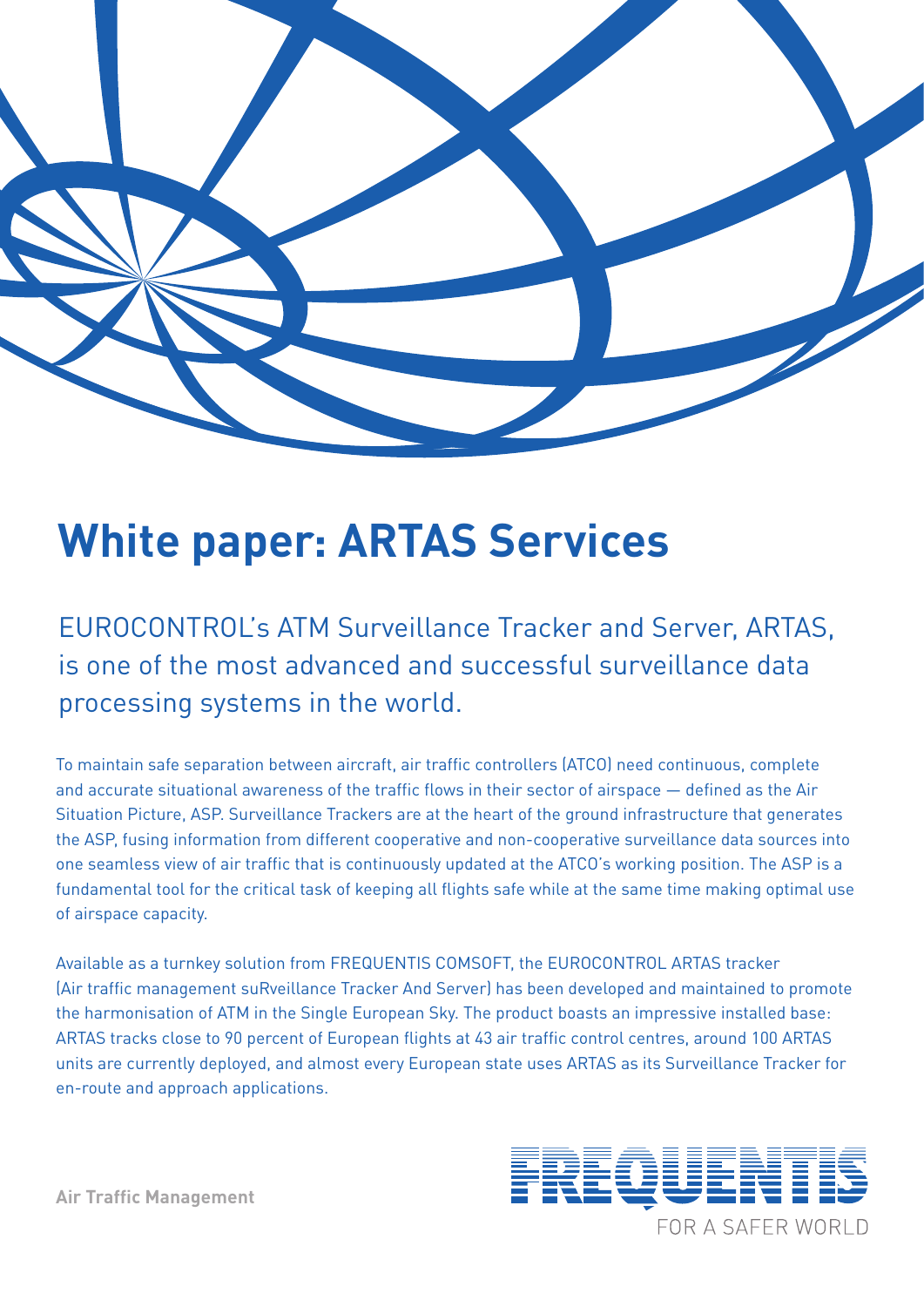### ARTAS excellence

The EUROCONTROL ARTAS has evolved into a European-wide distributed system. It processes surveillance data reports (measurements) from classical primary and secondary radars, Mode-S radars, wide area multilateration systems and ADS-B to establish the ASP, which it then distributes to a wide range of system users. ARTAS, the Surveillance Tracker at the core of the ground infrastructure, is also an important building block of SESAR (Single European Sky ATM Research Programme).

The system enables interoperability and seamless operation by ensuring a uniform high accuracy for the ASP based on all surveillance technologies. As the de facto standard in Europe, ARTAS offers the potential to defragment system topologies as well as airspace, as ARTAS capacity is ready for the larger airspace volumes that constitute Functional Airspace Blocks.

Frequentis Comsoft has made a key contribution to the ARTAS success story: the Karlsruhe-based company has been a permanent fixture as an industrial partner for the EUROCONTROL CAMOS service (Centralised ARTAS Maintenance and Operational Support) since its establishment in 2001. The CAMOS service is a further pivotal point for the success of ARTAS, providing ANSPs (Air Navigation Service Providers) with software support services, continuous development and enhancements.

The EUROCONTROL ARTAS tracker is under constant evolution to meet the required levels of functional performance, and the CAMOS service enables a very efficient approach with a centralised, common roadmap development and the regular provision of baseline software versions.



#### Figure 1: Global reference customers for ARTAS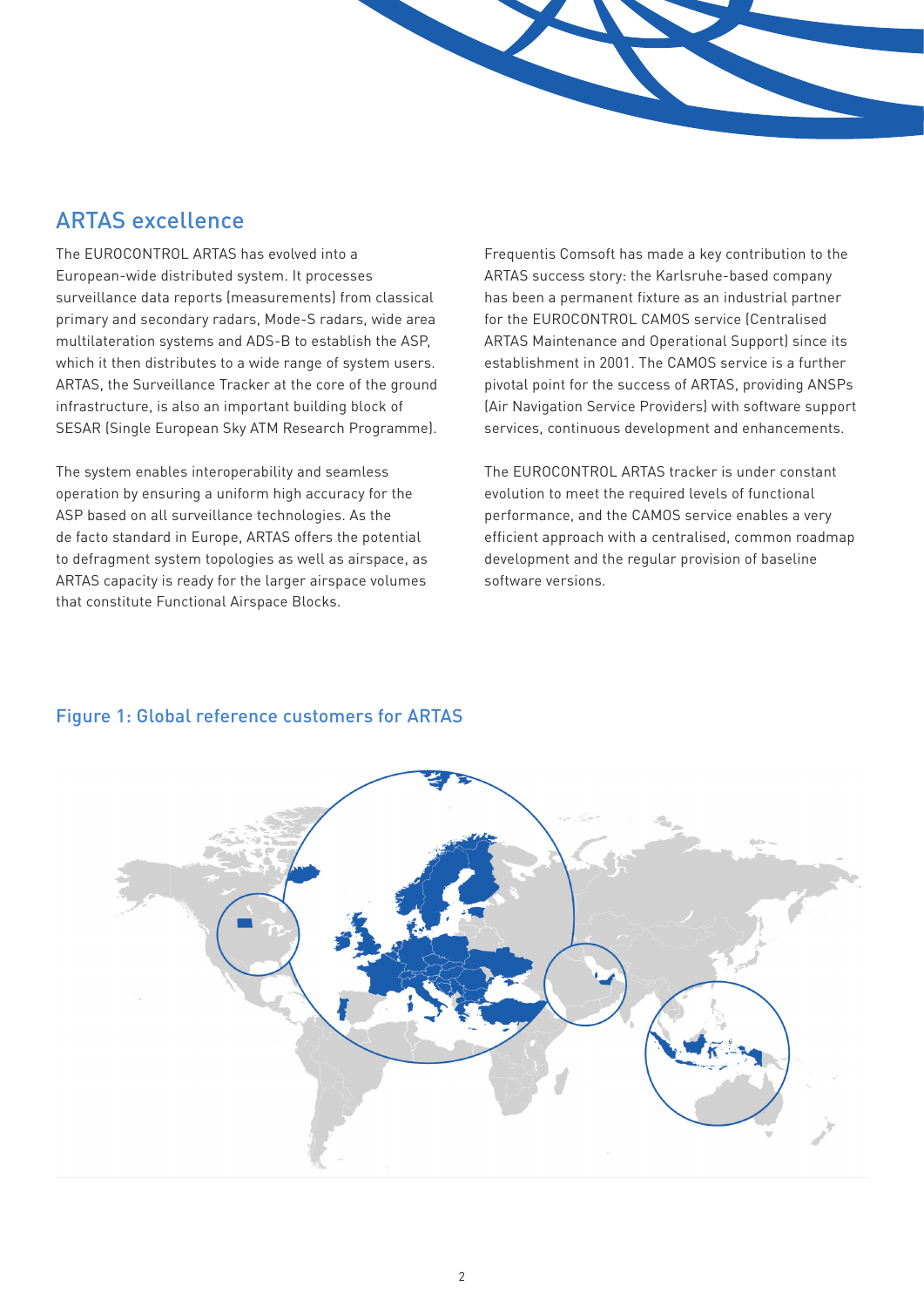

#### Figure 2: Schematic of ARTAS inputs and outputs

Frequentis Comsoft offers a comprehensive and field-proven service portfolio, covering turnkey ARTAS installations and upgrades, service level agreements for ARTAS maintenance for non-EUROCONTROL member-state organisations, ARTAS Training and Tracker Tuning. These expert support services are provided by a multi-national team of highly qualified professionals, holding degrees in computer science and communication, physics, mathematics and meteorology.

# Services for ARTAS system roll-out and upgrades

#### Hardware Acquisition, ARTAS System Integration, On-Site Installation

As part of the service package, Frequentis Comsoft handles the procurement, set-up, assembly and delivery of the system, including all hardware and software options. All supplied hardware complies with the hardware baseline specified by EUROCONTROL for each respective ARTAS software version. The service package includes the baseline-compliant installation of all required software components, any necessary

adjustments to prepare the interfacing with the customer's target environment and an initial quality analysis of the surveillance data (ARTAS basic tuning).

#### Factory Acceptance Testing (FAT)

This service package covers the pre-integration of the equipment at the Frequentis Comsoft factory and the execution of joint Factory Acceptance Testing (FAT) with the customer.

The FAT applies to the fully integrated system, but is completed within a simulated environment. It includes the use of recorded data from the respective surveillance data sources that the customer will feed into ARTAS, as well as the recording and analysis of the output (for example, recordings for use in the basic tuning activity). The objective of the FAT is to demonstrate that the system is complete, fully installed and prepared (after the basic configuration and tuning activities), and aligned with the specific requirements of the customer. FAT testing includes hardware testing, software testing and integration testing aspects, as well as endurance and load testing aspects.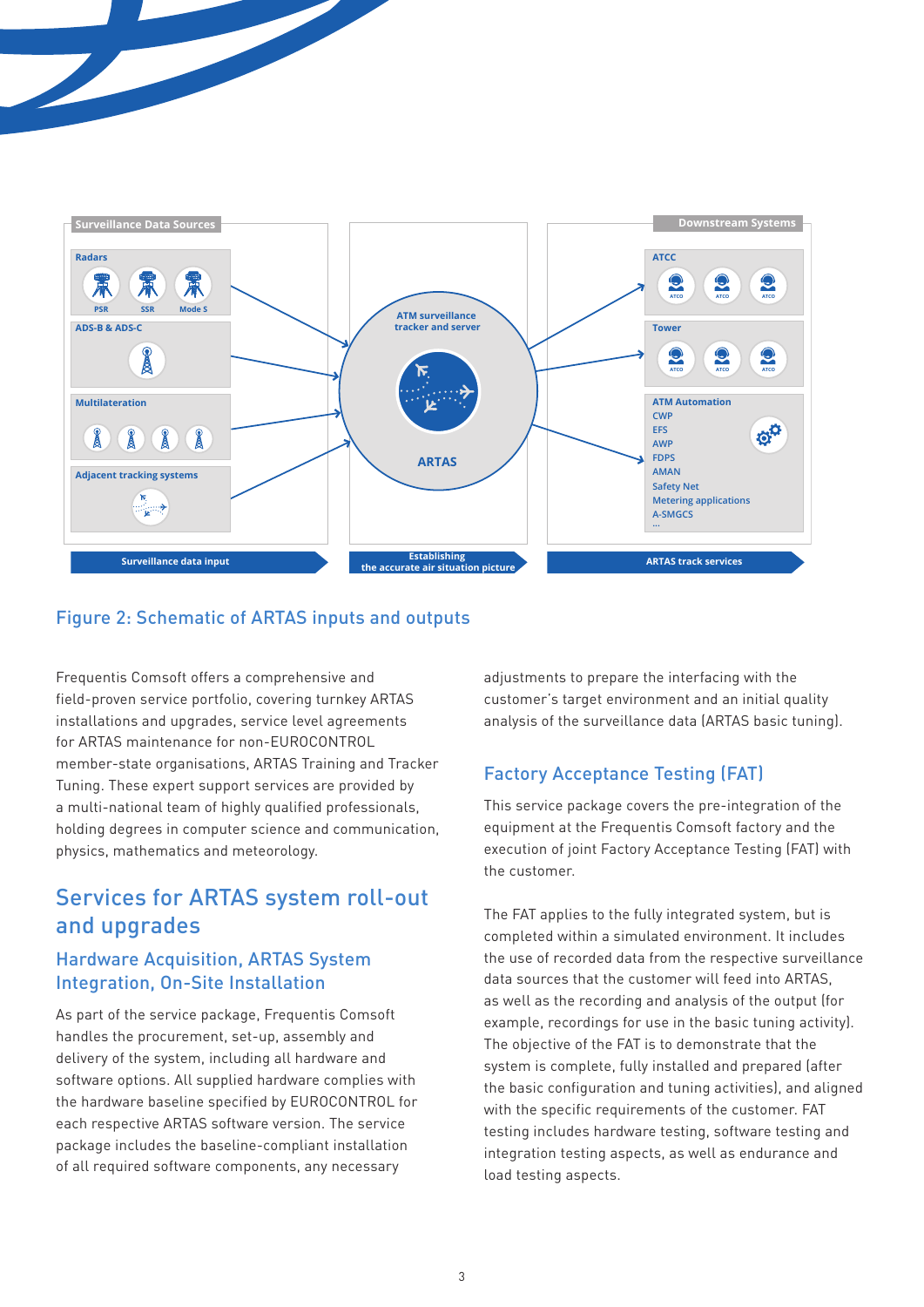

#### On-site Training

Training services comprise the preparation, execution and wrapping-up of ARTAS training courses:

1. ARTAS Introductory Course (FCO-ARTAS-INTRO)

2. ARTAS Operational Support & Maintenance Course (FCO-ARTAS-MAINT)

In both courses, participants use ARTAS demo systems, enabling them to carry out the practical exercises of the courses themselves.

The courses shown below and overleaf are the off-the-shelf ARTAS courses, covering a standard curriculum recommended for the operation and maintenance of ARTAS, similar to the corresponding courses given at the EUROCONTROL Institute of Air Navigation Services (IANS), EUROCONTROL's training centre.

On request, Frequentis Comsoft can also offer tailored ARTAS courses, which are adapted to meet specific customer needs, for example, to cover specifics for the customer's local environment or to focus on certain aspects.

| <b>Course Name</b>                         | <b>ARTAS Introductory Course (FCO-ARTAS-INTRO)</b>                                                                                                                                                          |
|--------------------------------------------|-------------------------------------------------------------------------------------------------------------------------------------------------------------------------------------------------------------|
| Target Audience:                           | Technical Watch Operators, Operational Engineering Support, Management Staff                                                                                                                                |
| Delivery Strategy:                         | Formal classroom training course with theoretical content and practical exercises                                                                                                                           |
| Course Locations:                          | User's premises                                                                                                                                                                                             |
| No. of Courses:                            |                                                                                                                                                                                                             |
| No. of Trainers:                           |                                                                                                                                                                                                             |
| Duration:                                  | $3,5$ days                                                                                                                                                                                                  |
| No. of Students:                           | 12 students max.                                                                                                                                                                                            |
| Course Aim:                                | This course is intended for users who want to have an initial introduction to the ARTAS<br>architecture and operation, focusing on the most important topics, but without covering<br>all aspects in depth. |
| High-level description of Course Contents: | <b>ARTAS</b> in a Nutshell                                                                                                                                                                                  |
|                                            | Communication Architecture and Routerbridge                                                                                                                                                                 |
|                                            | Current Radar Data Processing & Multi-Radar Tracking Methods                                                                                                                                                |
|                                            | <b>ARTAS Tracker</b>                                                                                                                                                                                        |
|                                            | <b>ARTAS Server</b>                                                                                                                                                                                         |
|                                            | ARTAS System and Database Manager                                                                                                                                                                           |
|                                            | <b>ARTAS Recording &amp; Data Analysis Function</b>                                                                                                                                                         |
|                                            | <b>ARTAS</b> Implementation                                                                                                                                                                                 |

#### Table 1: ARTAS Introductory Course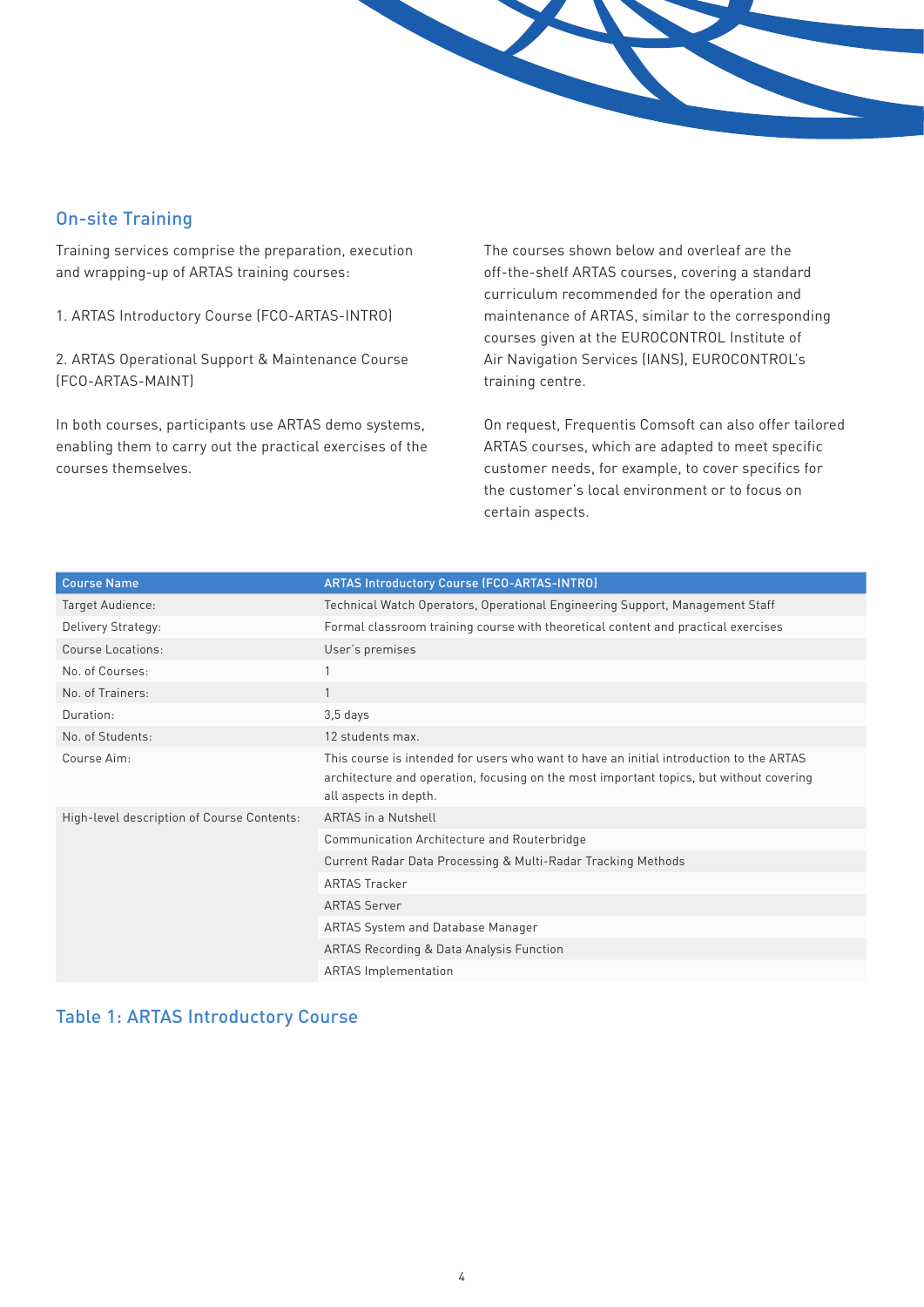| <b>Course Name</b>                         | <b>ARTAS Operational Support &amp; Maintenance Course (FCO-ARTAS-MAINT)</b>                                                                                                                                       |
|--------------------------------------------|-------------------------------------------------------------------------------------------------------------------------------------------------------------------------------------------------------------------|
| Target Audience:                           | Technical Watch Operators, Operational Engineering Support,<br>Local ARTAS Maintenance & Operational Support                                                                                                      |
| Delivery Strategy:                         | Formal classroom training course with theoretical content and practical exercises                                                                                                                                 |
| Course Locations:                          | User's premises                                                                                                                                                                                                   |
| No. of Courses:                            |                                                                                                                                                                                                                   |
| No. of Trainers:                           | $\mathbf{1}$                                                                                                                                                                                                      |
| Duration:                                  | $4,5$ days                                                                                                                                                                                                        |
| No. of Students:                           | 10 students max.                                                                                                                                                                                                  |
| Course Aim:                                | This course is intended for engineers responsible for level A/B maintenance, system<br>installation, troubleshooting, configuration and evaluation, and covers all relevant<br>theoretical and practical aspects. |
| High-level description of Course Contents: | <b>ARTAS Overview</b>                                                                                                                                                                                             |
|                                            | Software Overview                                                                                                                                                                                                 |
|                                            | <b>ARTAS Operation</b>                                                                                                                                                                                            |
|                                            | <b>ARTAS Installation</b>                                                                                                                                                                                         |
|                                            | <b>ARTAS Maintenance</b>                                                                                                                                                                                          |
|                                            | <b>Trouble Shooting</b>                                                                                                                                                                                           |
|                                            | Working Arrangement (CAMOS/LAMOS)                                                                                                                                                                                 |
|                                            | Tools                                                                                                                                                                                                             |

#### Table 2: ARTAS Operational Support & Maintenance Course

# ARTAS Tuning Services

The EUROCONTROL ARTAS tracker is a highly configurable system that needs to be adapted and tuned for the optimal fit for the customer's target environment.

The fine-tuning activity is initially executed after the conclusion of the personalisation and basic tuning activities on a system that can, in principle, process surveillance input but is not yet fully adapted to the target environment of the customer.

The integration and fine tuning is performed in the real environment in close cooperation with the customer's operational and technical staff. The fine tuning is an iterative process that starts with on-site data collection and then alternates between phases of in-depth analysis at the factory and configuration adjustment on-site.

The customer will be involved in this process to meet individual tuning requirements. Standard tools such as EUROCONTROL SASS-C and RAPS 3 (Radar Recording Analysis Playback and Simulation System) will be used for interoperability testing, radar performance analysis and track accuracy & detection analysis.

All results will be documented and made available to the customer in the form of a fine-tuning report. After the integration and fine-tuning phase, the ARTAS unit will be functionally prepared to handle operational traffic. Fine tuning activities can be triggered by changes in the sensor environment (new/changed radars, addition of ADS-B, addition of WAM, addition of space-based ADS-B), changes in air space or operational target environment (altered/enlarged domain of interest, addition of airport areas, etc.) or a regular intervals to ensure that any such changes are reflected in the tuned ARTAS configuration.